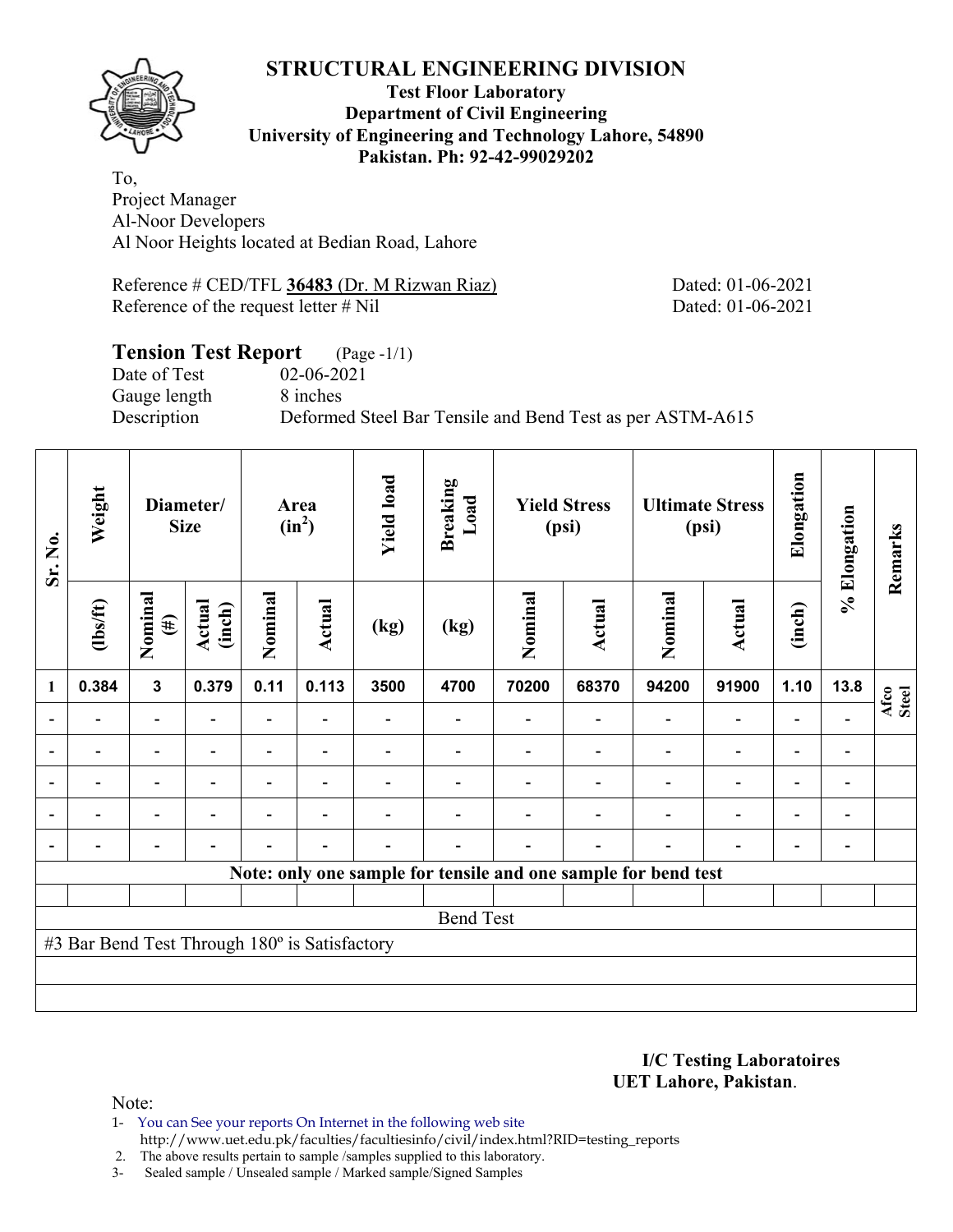

#### **Test Floor Laboratory Department of Civil Engineering University of Engineering and Technology Lahore, 54890 Pakistan. Ph: 92-42-99029202**

To, M/S Ibrahim Nizami Steel Wire Ind. (Pvt) Ltd Lahore

Reference # CED/TFL **36485** (Dr. Safeer Abbass) Dated: 01-06-2021 Reference of the request letter # Nil Dated: 01-06-2021

# **Tension Test Report** (Page – 1/1)

Date of Test 02-06-2021 Gauge length 640 mm Description Steel Strand Tensile Test as per ASTM A-416-94a

| Sr. No.      | <b>Nominal</b><br><b>Diameter</b> | <b>Nominal</b><br>Weight | <b>Measured</b><br>weight |       | <b>Yield strength</b><br>clause $(6.3)$ | <b>Breaking</b><br>strength clause<br>(6.2) |        | % Elongation | Remarks                  |  |  |  |
|--------------|-----------------------------------|--------------------------|---------------------------|-------|-----------------------------------------|---------------------------------------------|--------|--------------|--------------------------|--|--|--|
|              | (mm)                              | (kg/km)                  | (kg/km)                   | (kg)  | (kN)                                    | (kg)                                        | (kN)   |              |                          |  |  |  |
| $\mathbf{1}$ | 12.70<br>(1/2")                   | 775.0                    | 788.0                     | 15100 | 148.13                                  | 16600                                       | 162.85 | >3.50        | <b>XX</b>                |  |  |  |
|              |                                   |                          | $\overline{\phantom{a}}$  |       |                                         |                                             |        |              |                          |  |  |  |
|              |                                   |                          | $\overline{\phantom{a}}$  |       | -                                       |                                             |        |              |                          |  |  |  |
|              |                                   |                          | -                         |       |                                         |                                             |        |              |                          |  |  |  |
|              |                                   |                          | $\overline{\phantom{a}}$  |       |                                         |                                             |        |              |                          |  |  |  |
|              |                                   |                          | -                         |       |                                         |                                             |        | ٠            | $\overline{\phantom{0}}$ |  |  |  |
|              | Only one sample for Test          |                          |                           |       |                                         |                                             |        |              |                          |  |  |  |

**I/C Testing Laboratoires UET Lahore, Pakistan**.

Note:

- 1- You can See your reports On Internet in the following web site http://www.uet.edu.pk/faculties/facultiesinfo/civil/index.html?RID=testing\_reports
- 2. The above results pertain to sample /samples supplied to this laboratory.
- 3- Sealed sample / Unsealed sample / Marked sample/Signed Samples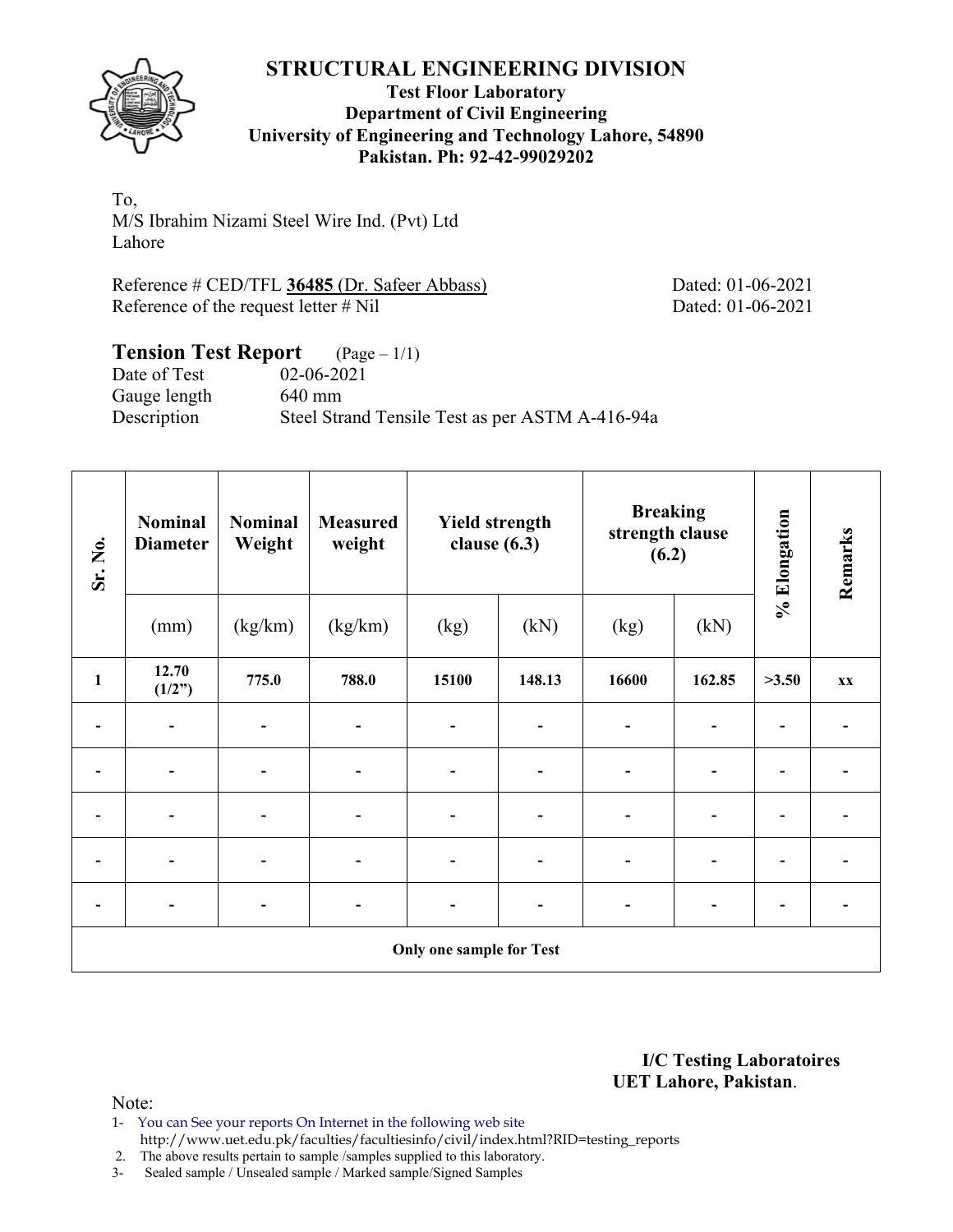

#### **Test Floor Laboratory Department of Civil Engineering University of Engineering and Technology Lahore, 54890 Pakistan. Ph: 92-42-99029202**

To, Dy Manager QA/QC Punjab Industrial Estate Construction of Multi Purpose Complex at Quaid-E-Azam Business Park (QABP) on M-2 Motorway Sheikhupura

| Reference # CED/TFL 36488 (Dr. M Rizwan Riaz)          | Dated: 01-06-2021 |
|--------------------------------------------------------|-------------------|
| Reference of the request letter $\# QA/QC/QABP/MPC/01$ | Dated: 31-05-2021 |

## **Tension Test Report** (Page -1/1)

Date of Test 02-06-2021 Gauge length 8 inches

Description Deformed Steel Bar Tensile and Bend Test as per ASTM-A615

| Sr. No.          | Weight<br>Diameter/<br><b>Size</b>            |                          |                  | Area<br>$(in^2)$         |                          | <b>Yield load</b> |                                                                 |         | <b>Yield Stress</b><br>(psi) |         | <b>Ultimate Stress</b><br>(psi) | Elongation               | % Elongation                 | Remarks           |
|------------------|-----------------------------------------------|--------------------------|------------------|--------------------------|--------------------------|-------------------|-----------------------------------------------------------------|---------|------------------------------|---------|---------------------------------|--------------------------|------------------------------|-------------------|
|                  | (1bs/ft)                                      | Nominal<br>$(\#)$        | Actual<br>(inch) | Nominal                  | Actual                   | (kg)              | (kg)                                                            | Nominal | <b>Actual</b>                | Nominal | <b>Actual</b>                   | (inch)                   |                              |                   |
| 1                | 0.373                                         | $\mathbf{3}$             | 0.374            | 0.11                     | 0.110                    | 3400              | 4600                                                            | 68200   | 68360                        | 92200   | 92500                           | 1.40                     | 17.5                         | <b>Steel</b><br>F |
| $\mathbf{2}$     | 0.372                                         | $\mathbf{3}$             | 0.373            | 0.11                     | 0.109                    | 3300              | 4500                                                            | 66200   | 66550                        | 90200   | 90800                           | 1.40                     | 17.5                         |                   |
|                  |                                               | $\overline{\phantom{0}}$ |                  | -                        |                          |                   |                                                                 |         |                              |         | $\overline{\phantom{a}}$        | $\overline{\phantom{0}}$ | $\qquad \qquad \blacksquare$ |                   |
|                  |                                               | $\overline{\phantom{a}}$ | -                | $\overline{\phantom{0}}$ | $\overline{\phantom{a}}$ |                   |                                                                 |         |                              |         | $\overline{\phantom{a}}$        | $\overline{\phantom{0}}$ | $\qquad \qquad \blacksquare$ |                   |
|                  |                                               | ۰                        |                  |                          |                          |                   |                                                                 |         |                              |         |                                 |                          | $\blacksquare$               |                   |
|                  |                                               |                          |                  |                          |                          |                   |                                                                 |         |                              |         |                                 |                          | $\overline{a}$               |                   |
|                  |                                               |                          |                  |                          |                          |                   | Note: only two samples for tensile and one sample for bend test |         |                              |         |                                 |                          |                              |                   |
|                  |                                               |                          |                  |                          |                          |                   |                                                                 |         |                              |         |                                 |                          |                              |                   |
| <b>Bend Test</b> |                                               |                          |                  |                          |                          |                   |                                                                 |         |                              |         |                                 |                          |                              |                   |
|                  | #3 Bar Bend Test Through 180° is Satisfactory |                          |                  |                          |                          |                   |                                                                 |         |                              |         |                                 |                          |                              |                   |
|                  |                                               |                          |                  |                          |                          |                   |                                                                 |         |                              |         |                                 |                          |                              |                   |
|                  |                                               |                          |                  |                          |                          |                   |                                                                 |         |                              |         |                                 |                          |                              |                   |

**I/C Testing Laboratoires UET Lahore, Pakistan**.

Note:

- 1- You can See your reports On Internet in the following web site http://www.uet.edu.pk/faculties/facultiesinfo/civil/index.html?RID=testing\_reports
- 2. The above results pertain to sample /samples supplied to this laboratory.
- 3- Sealed sample / Unsealed sample / Marked sample/Signed Samples